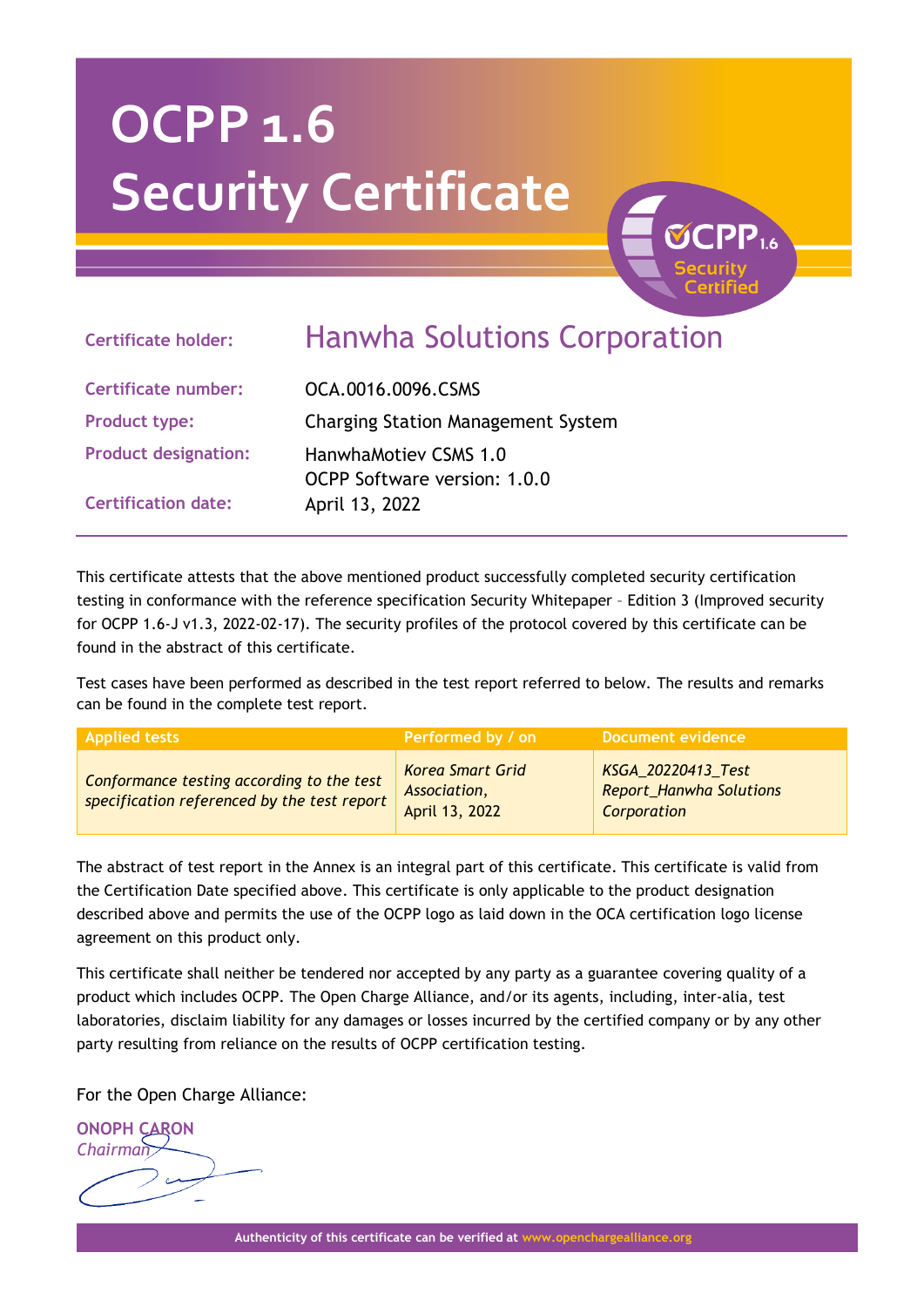

## **Abstract of test report**

### *Test Result Summary*

| <b>Test Report OCPP 1.6 Certification</b>                      |                                                                                   |                                                                                                                                  |  |  |  |
|----------------------------------------------------------------|-----------------------------------------------------------------------------------|----------------------------------------------------------------------------------------------------------------------------------|--|--|--|
| <b>Test laboratory:</b>                                        | <b>Korea Smart Grid Association</b>                                               |                                                                                                                                  |  |  |  |
| Location:                                                      | Seoul / Korea                                                                     |                                                                                                                                  |  |  |  |
| <b>Test Report Reference:</b>                                  | KSGA-OCPP1.6TEST-043-2022                                                         |                                                                                                                                  |  |  |  |
| Vendor name:                                                   | <b>Hanwha Solutions Corporation</b>                                               |                                                                                                                                  |  |  |  |
| <b>Device Under Test:</b>                                      | <b>CSMS</b>                                                                       |                                                                                                                                  |  |  |  |
| <b>Communication:</b>                                          | <b>JSON</b>                                                                       |                                                                                                                                  |  |  |  |
| <b>OCPP Software version:</b>                                  | 1.0.0                                                                             |                                                                                                                                  |  |  |  |
| Test Result Summary for the certified security functionalities |                                                                                   |                                                                                                                                  |  |  |  |
| <b>Functionalities</b>                                         | <b>OCPP 1.6</b><br><b>Security</b><br><b>Certification</b><br><b>Test Results</b> | <b>Description</b>                                                                                                               |  |  |  |
| <b>Security Profile 1</b>                                      | Pass                                                                              | Unsecured Transport with Basic<br>Authentication<br>Profile 1 is optional.                                                       |  |  |  |
| <b>Security Profile 2</b>                                      | Pass                                                                              | TLS (1.2 or higher) with Basic<br>Authentication<br>Security profile 2 or security profile 3<br>or both must be implemented.     |  |  |  |
| <b>Security Profile 3</b>                                      | Pass                                                                              | TLS (1.2 or higher) with Client Side<br>Certificates<br>Security profile 2 or security profile 3<br>or both must be implemented. |  |  |  |

Page **1** from **2**